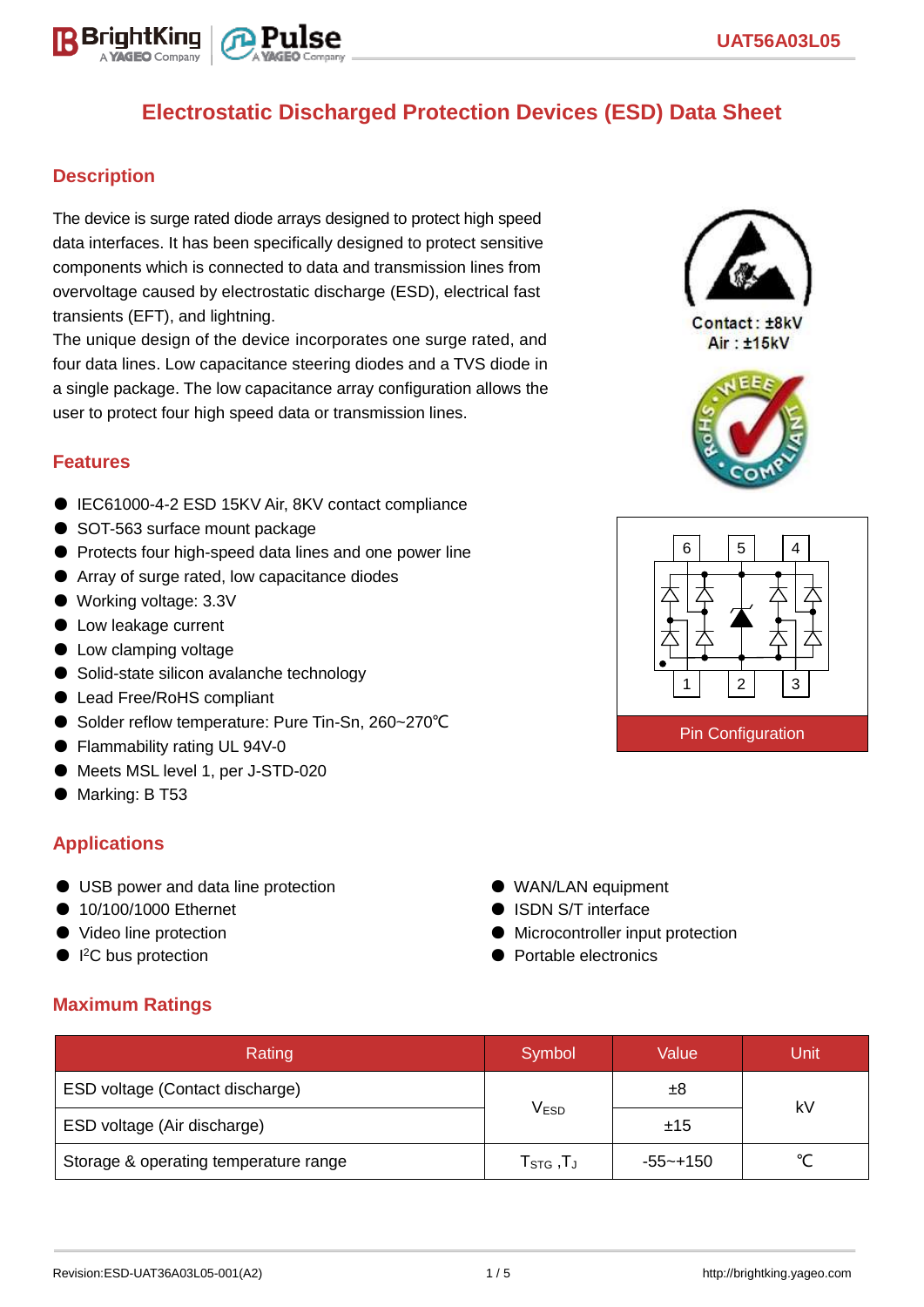

# **Electrical Characteristics (TJ=25**℃**)**

| Parameter                              | Symbol                  | Condition                                         | Min. | Typ. | Max. | <b>Unit</b> |
|----------------------------------------|-------------------------|---------------------------------------------------|------|------|------|-------------|
| Reverse stand-off voltage              | <b>V</b> <sub>RWM</sub> |                                                   |      |      | 3.3  | V           |
| Reverse breakdown voltage              | $V_{BR}$                | $I_{BR}$ =1mA                                     | 4.5  |      |      | V           |
| Reverse leakage current                | I <sub>R</sub>          | $V_R = 3.3V$<br>Each I/O pin                      |      |      |      | μA          |
| Clamping voltage ( $tp=8/20\mu s$ )    | $V_C$                   | $I_{PP}=1A$                                       |      |      | 8.5  | V           |
| Clamping voltage ( $tp = 8/20 \mu s$ ) | $V_{\rm C}$             | $I_{PP} = 4A$                                     |      |      | 15   | $\vee$      |
| Peak pulse current (tp=8/20µs)         | $_{\rm lpp}$            |                                                   |      |      | 4    | A           |
| Off state junction capacitance         | $C_{J}$                 | $0Vdc$ , f=1 $MHz$<br>Between I/O<br>pins and GND |      | 0.5  |      | рF          |

# **Applications Information**

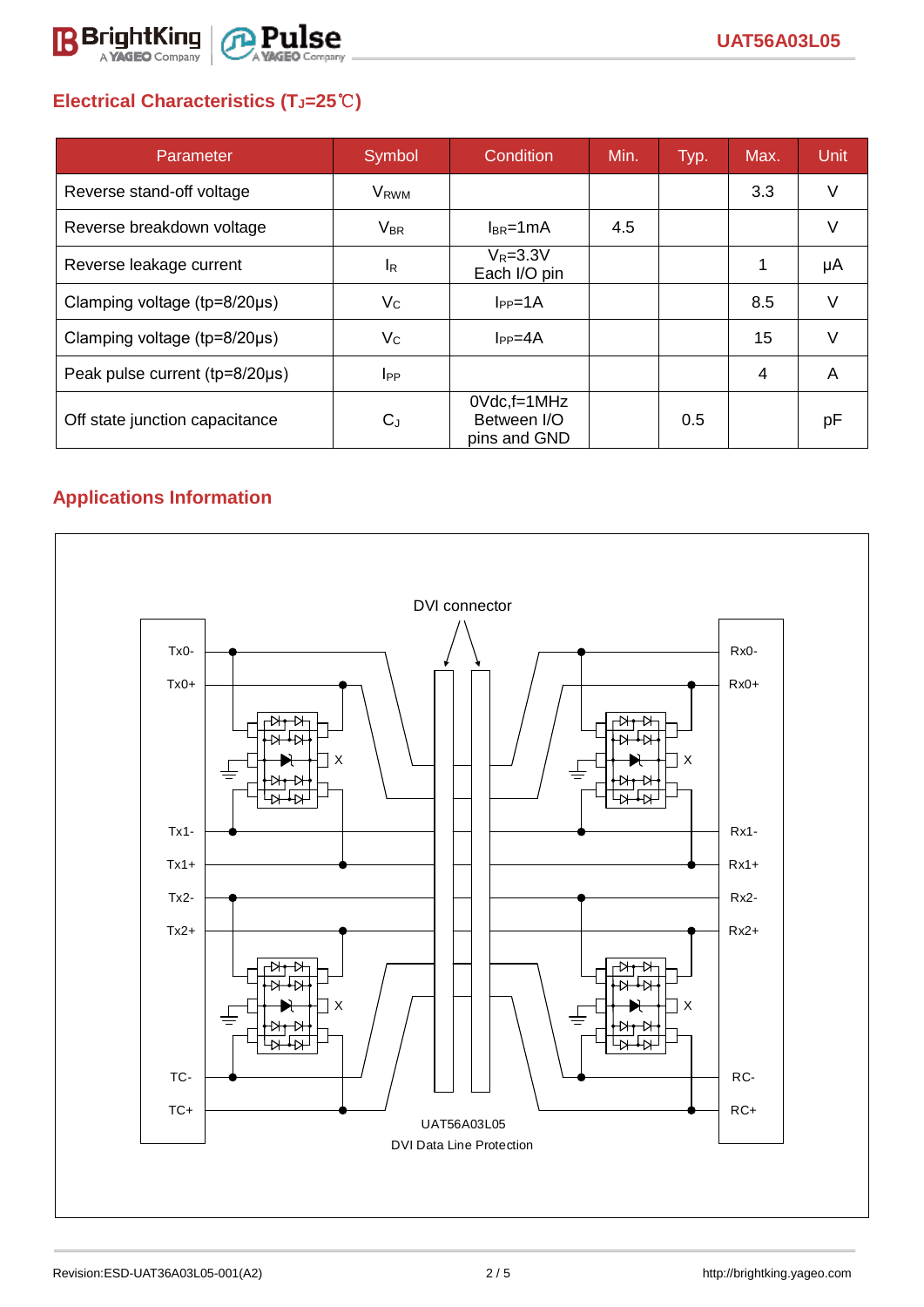

### **ESD Protection Standards**

### **IEC61000-4-2**

Interfaces of consumer electronic equipment are widely specified according to the International Electrotechnical Commission standard IEC61000-4-2. This standard is not targeted towards particular devices but towards general equipment, systems and subsystems that may be involved in electrostatic discharge. consists of a 150pF capacitor and a 330Ω series resistor representing the counterpart to the Device Under Test (DUT).



### **Human Body Model (HBM, MIL-883E method 3015.7)**

The HBM standard simulates an ESD surge generated by human contact to electronic components.

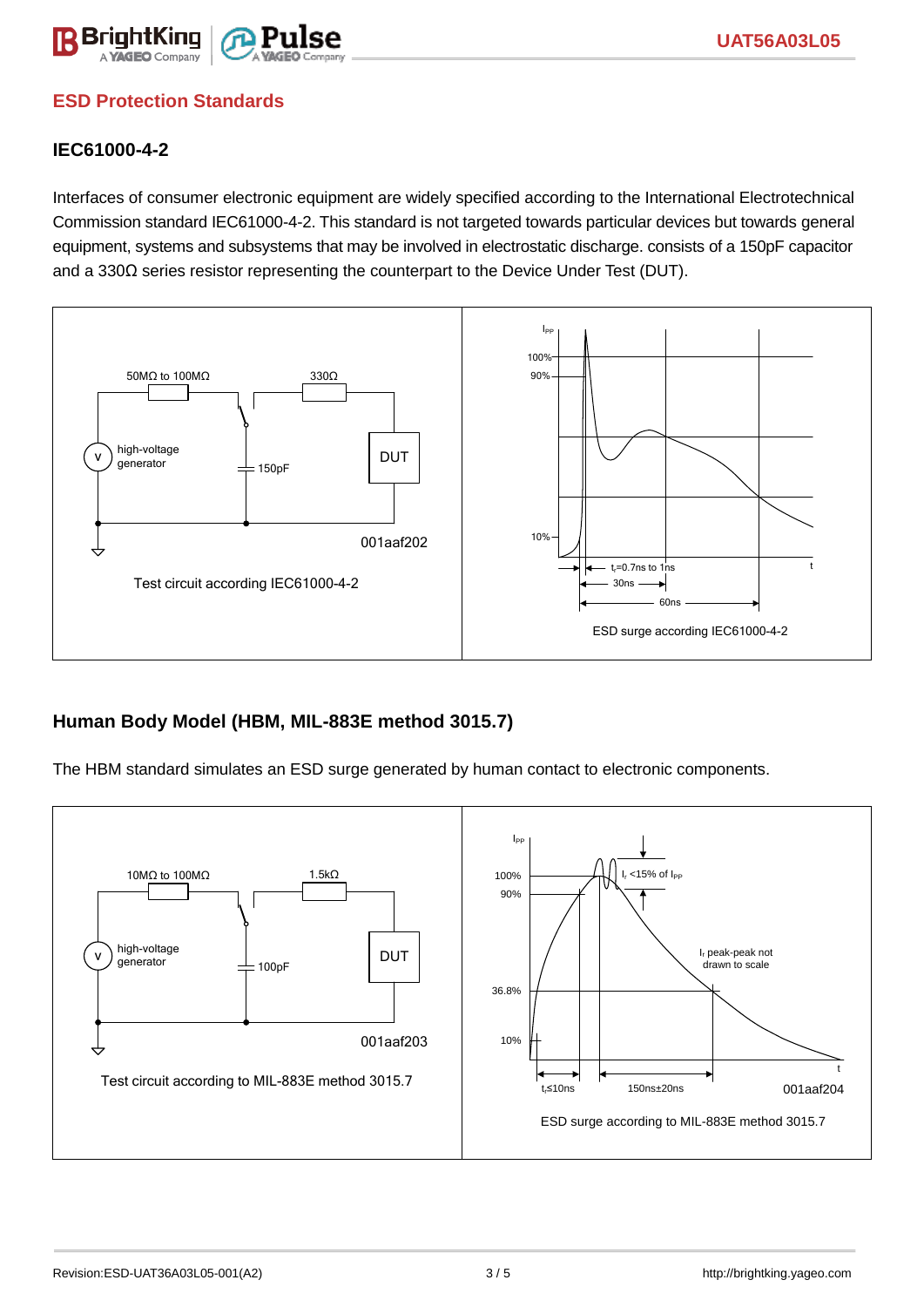

## **Recommended Soldering Conditions**